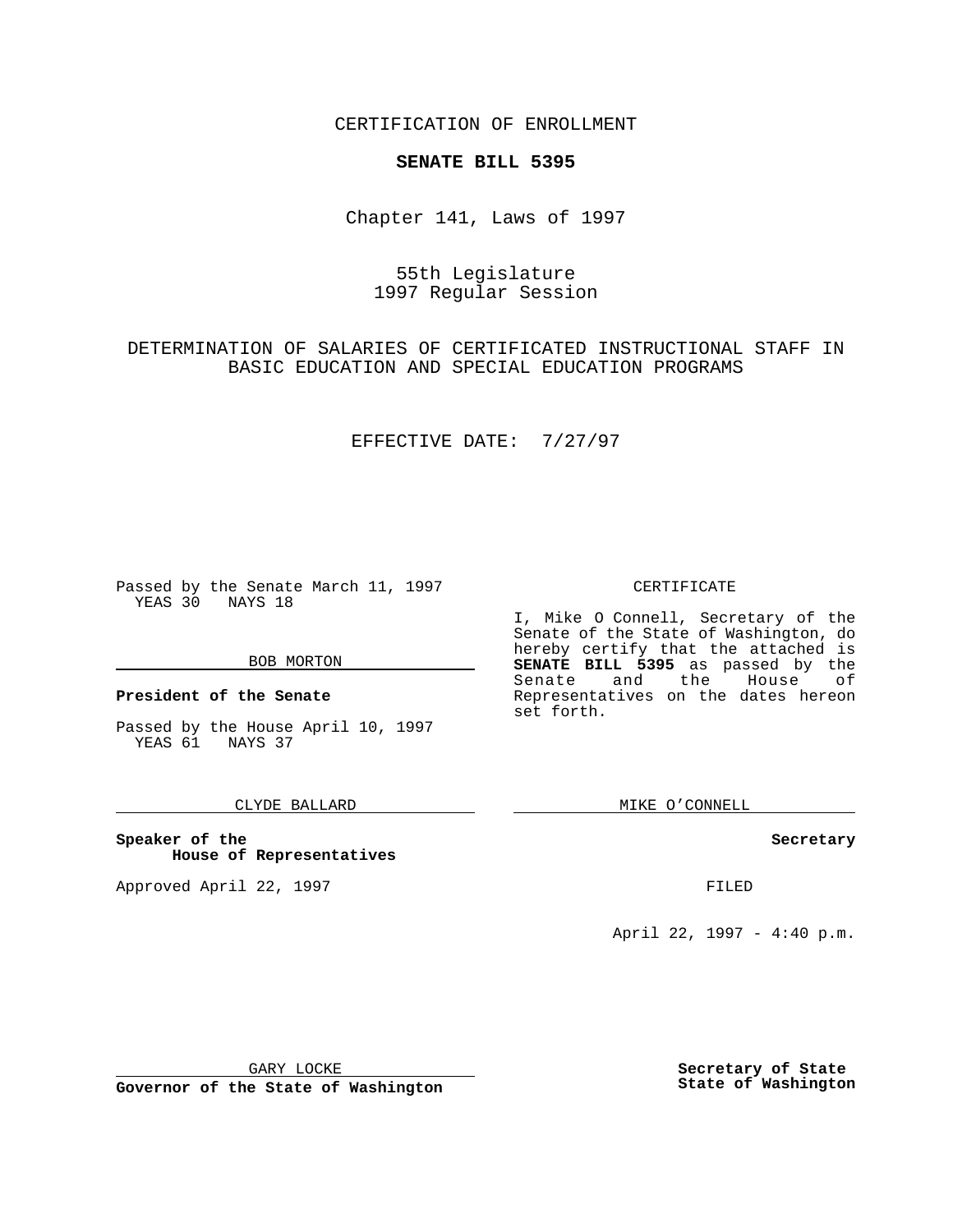# **SENATE BILL 5395** \_\_\_\_\_\_\_\_\_\_\_\_\_\_\_\_\_\_\_\_\_\_\_\_\_\_\_\_\_\_\_\_\_\_\_\_\_\_\_\_\_\_\_\_\_\_\_

\_\_\_\_\_\_\_\_\_\_\_\_\_\_\_\_\_\_\_\_\_\_\_\_\_\_\_\_\_\_\_\_\_\_\_\_\_\_\_\_\_\_\_\_\_\_\_

Passed Legislature - 1997 Regular Session

### **State of Washington 55th Legislature 1997 Regular Session**

**By** Senators West, Hochstatter and Spanel; by request of Office of Financial Management

Read first time 01/24/97. Referred to Committee on Ways & Means.

1 AN ACT Relating to the formula for determining certificated 2 instructional staff salaries in basic education and special education 3 programs; and amending RCW 28A.150.410 and 28A.400.200.

4 BE IT ENACTED BY THE LEGISLATURE OF THE STATE OF WASHINGTON:

5 **Sec. 1.** RCW 28A.150.410 and 1990 c 33 s 118 are each amended to 6 read as follows:

 (1) The legislature shall establish for each school year in the appropriations act a state-wide salary allocation schedule, for allocation purposes only, to be used to distribute funds for basic education certificated instructional staff salaries under RCW 28A.150.260.

 (2) The superintendent of public instruction shall calculate salary allocations for state funded basic education certificated instructional staff by determining the district average salary for basic education 15 and special education instructional staff using the salary allocation 16 schedule established pursuant to this section. ((However, no district shall receive an allocation based upon an average basic education 18 certificated instructional staff salary which is less than the average of the district's 1986-87 actual basic education certificated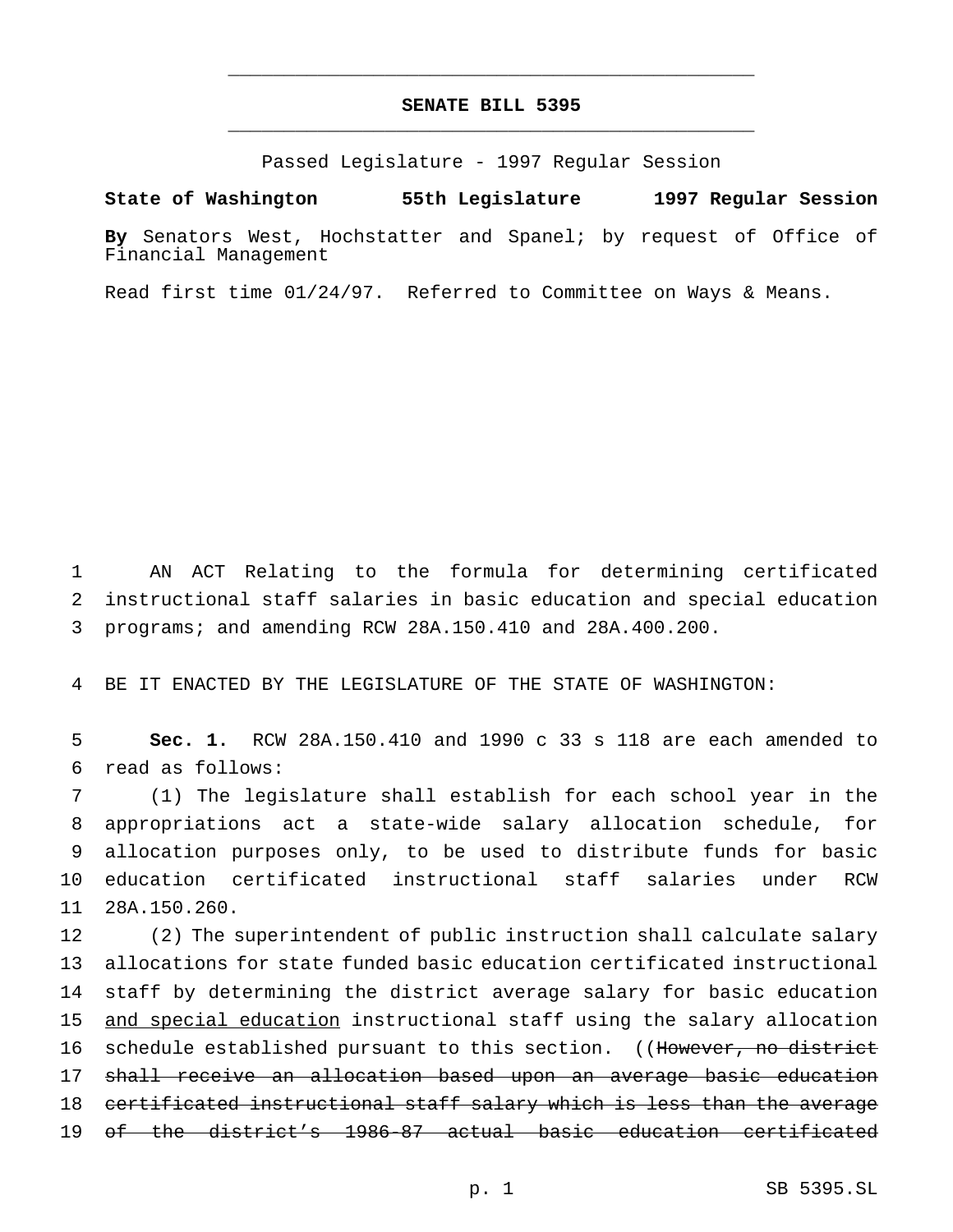instructional staff salaries, as reported to the superintendent of public instruction prior to June 1, 1987, and the legislature may grant minimum salary increases on that base: PROVIDED, That the superintendent of public instruction may adjust this allocation based upon the education and experience of the district's certificated  $intertional staff.)$ 

 (3) Beginning January 1, 1992, no more than ninety college quarter- hour credits received by any employee after the baccalaureate degree may be used to determine compensation allocations under the state salary allocation schedule and LEAP documents referenced in the biennial appropriations act, or any replacement schedules and documents, unless:

(a) The employee has a masters degree; or

 (b) The credits were used in generating state salary allocations before January 1, 1992.

 **Sec. 2.** RCW 28A.400.200 and 1993 c 492 s 225 are each amended to read as follows:

 (1) Every school district board of directors shall fix, alter, allow, and order paid salaries and compensation for all district employees in conformance with this section.

 (2)(a) Salaries for certificated instructional staff shall not be less than the salary provided in the appropriations act in the state- wide salary allocation schedule for an employee with a baccalaureate 24 degree and zero years of service; and

 (b) Salaries for certificated instructional staff with a masters degree shall not be less than the salary provided in the appropriations act in the state-wide salary allocation schedule for an employee with a masters degree and zero years of service;

29 (3)(a) The actual average salary paid to basic education and special education certificated instructional staff shall not exceed the 31 district's average basic education and special education program certificated instructional staff salary used for the state basic education allocations for that school year as determined pursuant to RCW 28A.150.410.

 (b) Fringe benefit contributions for basic education and special 36 education certificated instructional staff shall be included as salary under (a) of this subsection only to the extent that the district's actual average benefit contribution exceeds the amount of the insurance